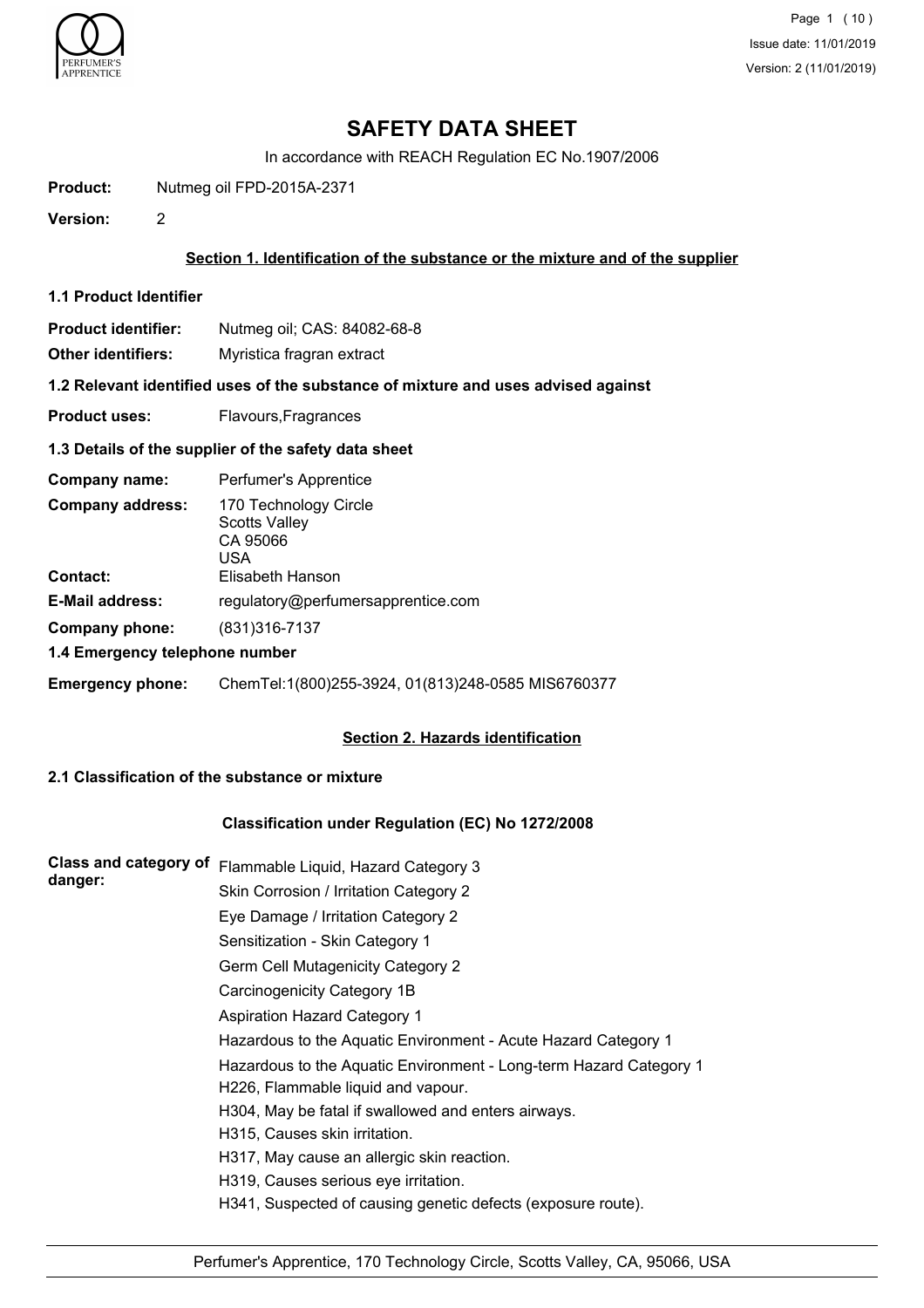

Page 2 (10) Issue date: 11/01/2019 Version: 2 (11/01/2019)

# **SAFETY DATA SHEET**

In accordance with REACH Regulation EC No.1907/2006

| Product:                            |                | Nutmeg oil FPD-2015A-2371                                                                                                                                                                                                                                                                                                                                                                                                                                                                                                                                                                                                                                                                                                                                                                                                                                                                                                                                                                                                                                                                                                                                                                                                                                                                                                                                                                                                                                                                                                                          |
|-------------------------------------|----------------|----------------------------------------------------------------------------------------------------------------------------------------------------------------------------------------------------------------------------------------------------------------------------------------------------------------------------------------------------------------------------------------------------------------------------------------------------------------------------------------------------------------------------------------------------------------------------------------------------------------------------------------------------------------------------------------------------------------------------------------------------------------------------------------------------------------------------------------------------------------------------------------------------------------------------------------------------------------------------------------------------------------------------------------------------------------------------------------------------------------------------------------------------------------------------------------------------------------------------------------------------------------------------------------------------------------------------------------------------------------------------------------------------------------------------------------------------------------------------------------------------------------------------------------------------|
| <b>Version:</b>                     | $\overline{2}$ |                                                                                                                                                                                                                                                                                                                                                                                                                                                                                                                                                                                                                                                                                                                                                                                                                                                                                                                                                                                                                                                                                                                                                                                                                                                                                                                                                                                                                                                                                                                                                    |
| danger:                             |                | Class and category of H350, May cause cancer (exposure route).<br>H410, Very toxic to aquatic life with long lasting effects.                                                                                                                                                                                                                                                                                                                                                                                                                                                                                                                                                                                                                                                                                                                                                                                                                                                                                                                                                                                                                                                                                                                                                                                                                                                                                                                                                                                                                      |
| 2.2 Label elements                  |                |                                                                                                                                                                                                                                                                                                                                                                                                                                                                                                                                                                                                                                                                                                                                                                                                                                                                                                                                                                                                                                                                                                                                                                                                                                                                                                                                                                                                                                                                                                                                                    |
|                                     |                |                                                                                                                                                                                                                                                                                                                                                                                                                                                                                                                                                                                                                                                                                                                                                                                                                                                                                                                                                                                                                                                                                                                                                                                                                                                                                                                                                                                                                                                                                                                                                    |
|                                     |                | Classification under Regulation (EC) No 1272/2008                                                                                                                                                                                                                                                                                                                                                                                                                                                                                                                                                                                                                                                                                                                                                                                                                                                                                                                                                                                                                                                                                                                                                                                                                                                                                                                                                                                                                                                                                                  |
| Signal word:                        |                | Danger                                                                                                                                                                                                                                                                                                                                                                                                                                                                                                                                                                                                                                                                                                                                                                                                                                                                                                                                                                                                                                                                                                                                                                                                                                                                                                                                                                                                                                                                                                                                             |
| <b>Hazard statements:</b>           |                | H226, Flammable liquid and vapour.<br>H304, May be fatal if swallowed and enters airways.<br>H315, Causes skin irritation.<br>H317, May cause an allergic skin reaction.<br>H319, Causes serious eye irritation.<br>H341, Suspected of causing genetic defects (exposure route).<br>H350, May cause cancer (exposure route).<br>H410, Very toxic to aquatic life with long lasting effects.                                                                                                                                                                                                                                                                                                                                                                                                                                                                                                                                                                                                                                                                                                                                                                                                                                                                                                                                                                                                                                                                                                                                                        |
| <b>M</b> factor:                    |                | None                                                                                                                                                                                                                                                                                                                                                                                                                                                                                                                                                                                                                                                                                                                                                                                                                                                                                                                                                                                                                                                                                                                                                                                                                                                                                                                                                                                                                                                                                                                                               |
| <b>Supplemental</b><br>Information: |                | None                                                                                                                                                                                                                                                                                                                                                                                                                                                                                                                                                                                                                                                                                                                                                                                                                                                                                                                                                                                                                                                                                                                                                                                                                                                                                                                                                                                                                                                                                                                                               |
| <b>Precautionary</b><br>statements: |                | P202, Do not handle until all safety precautions have been read and understood.<br>P210, Keep away from heat, sparks, open flames and hot surfaces. - No smoking.<br>P233, Keep container tightly closed.<br>P240, Ground/bond container and receiving equipment.<br>P241, Use explosion-proof electrical, ventilating and lighting equipment.<br>P242, Use only non-sparking tools.<br>P243, Take precautionary measures against static discharge.<br>P261, Avoid breathing vapour or dust.<br>P264, Wash hands and other contacted skin thoroughly after handling.<br>P272, Contaminated work clothing should not be allowed out of the workplace.<br>P273, Avoid release to the environment.<br>P280, Wear protective gloves/eye protection/face protection.<br>P301/310, IF SWALLOWED: Immediately call a POISON CENTER or doctor/physician.<br>P303/361/353, IF ON SKIN (or hair): Remove/take off immediately all contaminated clothing.<br>Rinse skin with water/shower.<br>P305/351/338, IF IN EYES: Rinse cautiously with water for several minutes. Remove contact<br>lenses, if present and easy to do. Continue rinsing.<br>P308/313, IF exposed or concerned: Get medical advice/attention.<br>P331, Do not induce vomiting.<br>P333/313, If skin irritation or rash occurs: Get medical advice/attention.<br>P337/313, If eye irritation persists: Get medical advice/attention.<br>P362, Take off contaminated clothing and wash before reuse.<br>P370/378, In case of fire: Use carbon dioxide, dry chemical, foam for extinction. |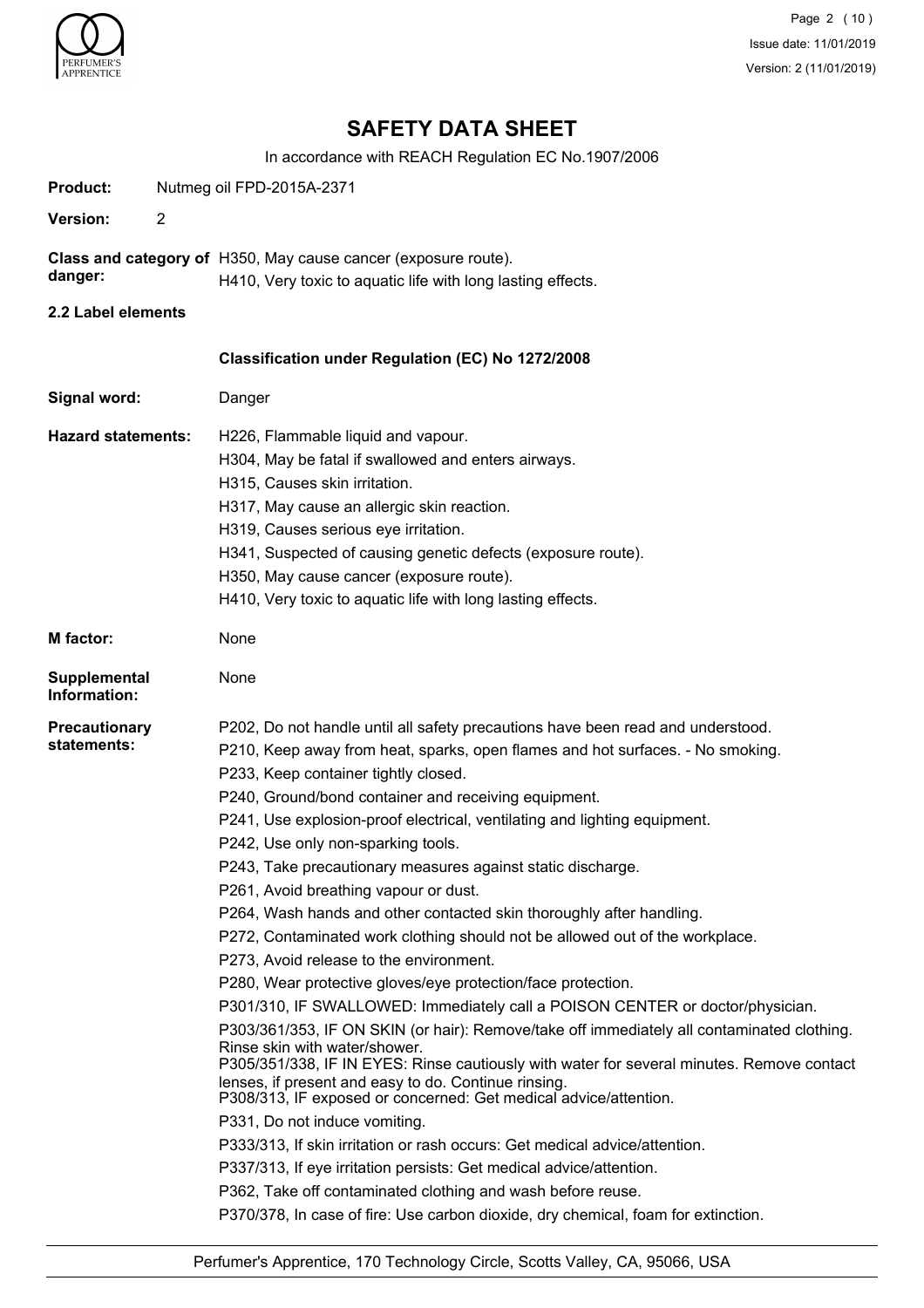

Page 3 (10) Issue date: 11/01/2019 Version: 2 (11/01/2019)

## **SAFETY DATA SHEET**

In accordance with REACH Regulation EC No.1907/2006



## **Section 3. Composition / information on ingredients**

### **3.1 Substances**

**Product identifier:** Nutmeg oil; CAS: 84082-68-8

#### **Contains:**

| <b>Name</b>         | <b>CAS</b> | <b>EC</b> | <b>REACH Registration</b><br>No. | %      | <b>Classification for</b><br>(CLP) 1272/2008                                                                                       |
|---------------------|------------|-----------|----------------------------------|--------|------------------------------------------------------------------------------------------------------------------------------------|
| lalpha-Pinene       | 80-56-8    | 201-291-9 |                                  | 22.00% | Flam. Liq. 3-Skin Irrit.<br>2-Skin Sens. 1B-Asp.<br>Tox 1-Aquatic Acute 1-<br>Aquatic Chronic 1;<br>H226-H304-H315-<br>H317-H410,- |
| Ibeta-Pinene        | 127-91-3   | 204-872-5 |                                  | 15.40% | Flam. Liq. 3-Skin Irrit.<br>2-Skin Sens. 1B-Asp.<br>Tox 1-Aquatic Acute 1-<br>Aquatic Chronic 1;<br>H226-H304-H315-<br>H317-H410.- |
| 4-Carvomenthenol    | 562-74-3   | 209-235-5 |                                  | 7.70%  | Acute Tox. 4-Skin Irrit.<br>2-Eye Irrit. 2:H302-<br>H315-H319.-                                                                    |
| p-Mentha-1,4-diene  | 99-85-4    | 202-794-6 |                                  | 5.10%  | Flam. Liq. 3-Asp. Tox 1,<br>H226-H304.-                                                                                            |
| <b>l</b> d-Limonene | 5989-27-5  | 227-813-5 |                                  | 3.70%  | Flam. Liq. 3-Skin Irrit.<br>2-Skin Sens. 1B-Asp.<br>Tox 1-Aquatic Acute 1-<br>Aquatic Chronic 1;<br>H226-H304-H315-<br>H317-H410.- |
| lp-Mentha-1,3-diene | 99-86-5    | 202-795-1 |                                  | 3.40%  | Flam. Liq. 3-Acute Tox.<br>4-Asp. Tox 1-Aquatic<br>Chronic 2;H226-H302-<br>H304-H411.-                                             |
| <b>I</b> Safrole    | 94-59-7    | 202-345-4 |                                  | 2.00%  | Acute Tox. 4-Muta. 2-<br>Carc. 1B;H302-H341-<br>H350,-                                                                             |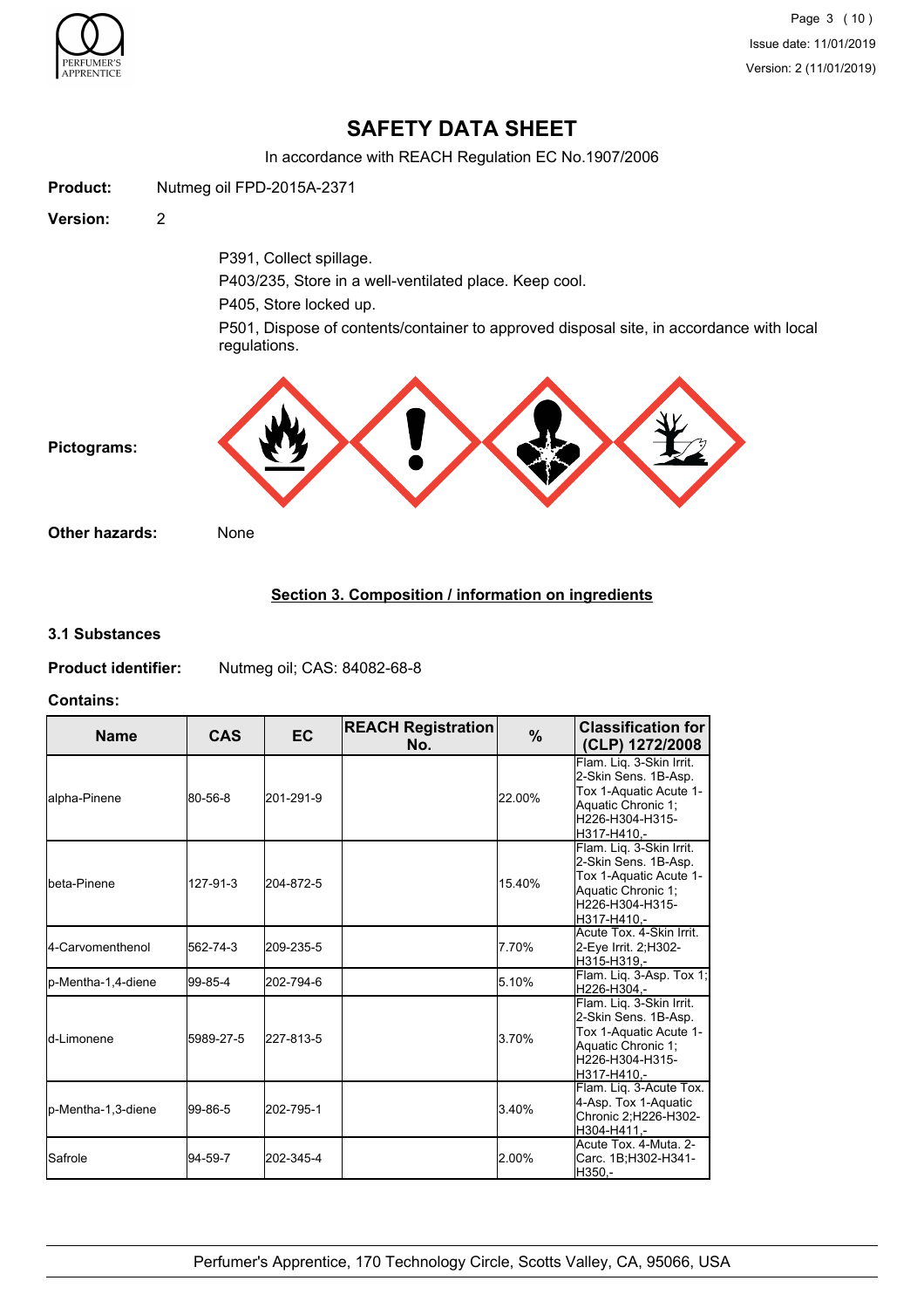

Page 4 (10) Issue date: 11/01/2019 Version: 2 (11/01/2019)

# **SAFETY DATA SHEET**

In accordance with REACH Regulation EC No.1907/2006

**Product:** Nutmeg oil FPD-2015A-2371

### **Version:** 2

| Myrcene           | 123-35-3 | 204-622-5 | 1.50% | Flam. Liq. 3-Skin Irrit.<br>2-Eye Irrit. 2-Asp. Tox<br>1;H226-H304-H315-<br>H319.-                          |
|-------------------|----------|-----------|-------|-------------------------------------------------------------------------------------------------------------|
| Terpinolene       | 586-62-9 | 209-578-0 | 1.20% | Skin Sens. 1B-Asp. Tox<br>1-Aquatic Acute 1-<br>Aquatic Chronic 1:<br>H304-H317-H410.-                      |
| alpha-Terpineol   | 98-55-5  | 202-680-6 | 1.00% | Skin Irrit. 2-Eye Irrit. 2;<br>H315-H319.-                                                                  |
| <b>I</b> p-Cymene | 199-87-6 | 202-796-7 | 1.00% | Flam. Liq. 3-Asp. Tox<br>1-Aquatic Chronic 2;<br>H226-H304-H411.-                                           |
| <b>Camphene</b>   | 79-92-5  | 201-234-8 | 0.30% | Flam. Liq. 3-Flam. Sol.<br>2-Eye Irrit. 2-Aquatic<br>Acute 1-Aquatic<br>Chronic 1;H226-H228-<br>H319-H410.- |

## **Section 4. First-aid measures**

### **4.1 Description of first aid measures**

IF SWALLOWED: Immediately call a POISON CENTER or doctor/physician.

IF ON SKIN (or hair): Remove/take off immediately all contaminated clothing. Rinse skin with water/shower.

IF IN EYES: Rinse cautiously with water for several minutes. Remove contact lenses, if present and easy to do. Continue rinsing.

IF exposed or concerned: Get medical advice/attention.

## **4.2 Most important symptoms and effects, both acute and delayed**

May be fatal if swallowed and enters airways.

Causes skin irritation.

May cause an allergic skin reaction.

Causes serious eye irritation.

Suspected of causing genetic defects (exposure route).

May cause cancer (exposure route).

## **4.3 Indication of any immediate medical attention and special treatment needed**

None expected, see Section 4.1 for further information.

## **SECTION 5: Firefighting measures**

## **5.1 Extinguishing media**

Suitable media: Carbon dioxide, Dry chemical, Foam.

#### **5.2 Special hazards arising from the substance or mixture**

In case of fire, may be liberated: Carbon monoxide, Unidentified organic compounds.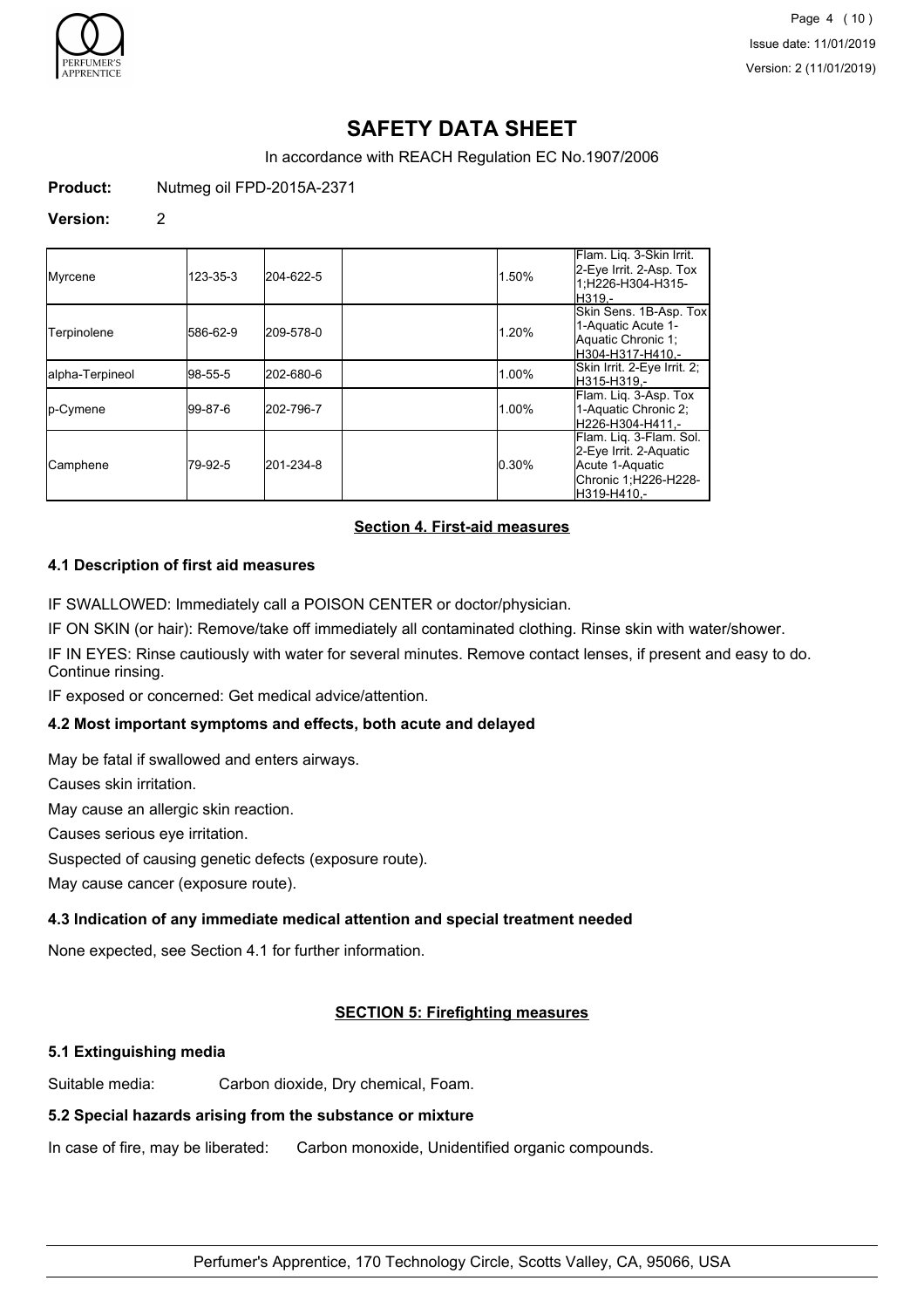

Page 5 (10) Issue date: 11/01/2019 Version: 2 (11/01/2019)

# **SAFETY DATA SHEET**

In accordance with REACH Regulation EC No.1907/2006

**Product:** Nutmeg oil FPD-2015A-2371

**Version:** 2

## **5.3 Advice for fire fighters:**

In case of insufficient ventilation, wear suitable respiratory equipment.

### **Section 6. Accidental release measures**

#### **6.1 Personal precautions, protective equipment and emergency procedures:**

Avoid inhalation. Avoid contact with skin and eyes. See protective measures under Section 7 and 8.

#### **6.2 Environmental precautions:**

Keep away from drains, surface and ground water, and soil.

#### **6.3 Methods and material for containment and cleaning up:**

Remove ignition sources. Provide adequate ventilation. Avoid excessive inhalation of vapours. Contain spillage immediately by use of sand or inert powder. Dispose of according to local regulations.

#### **6.4 Reference to other sections:**

Also refer to sections 8 and 13.

## **Section 7. Handling and storage**

#### **7.1 Precautions for safe handling:**

Keep away from heat, sparks, open flames and hot surfaces. - No smoking.

## **7.2 Conditions for safe storage, including any incompatibilities:**

Ground/bond container and receiving equipment. Use only non-sparking tools. Take precautionary measures against static discharge.

#### **7.3 Specific end use(s):**

Flavours,Fragrances: Use in accordance with good manufacturing and industrial hygiene practices.

#### **Section 8. Exposure controls/personal protection**

#### **8.1 Control parameters**

Workplace exposure limits: Not Applicable

## **8.2 Exposure Controls**

#### **Eye / Skin Protection**

Wear protective gloves/eye protection/face protection

#### **Respiratory Protection**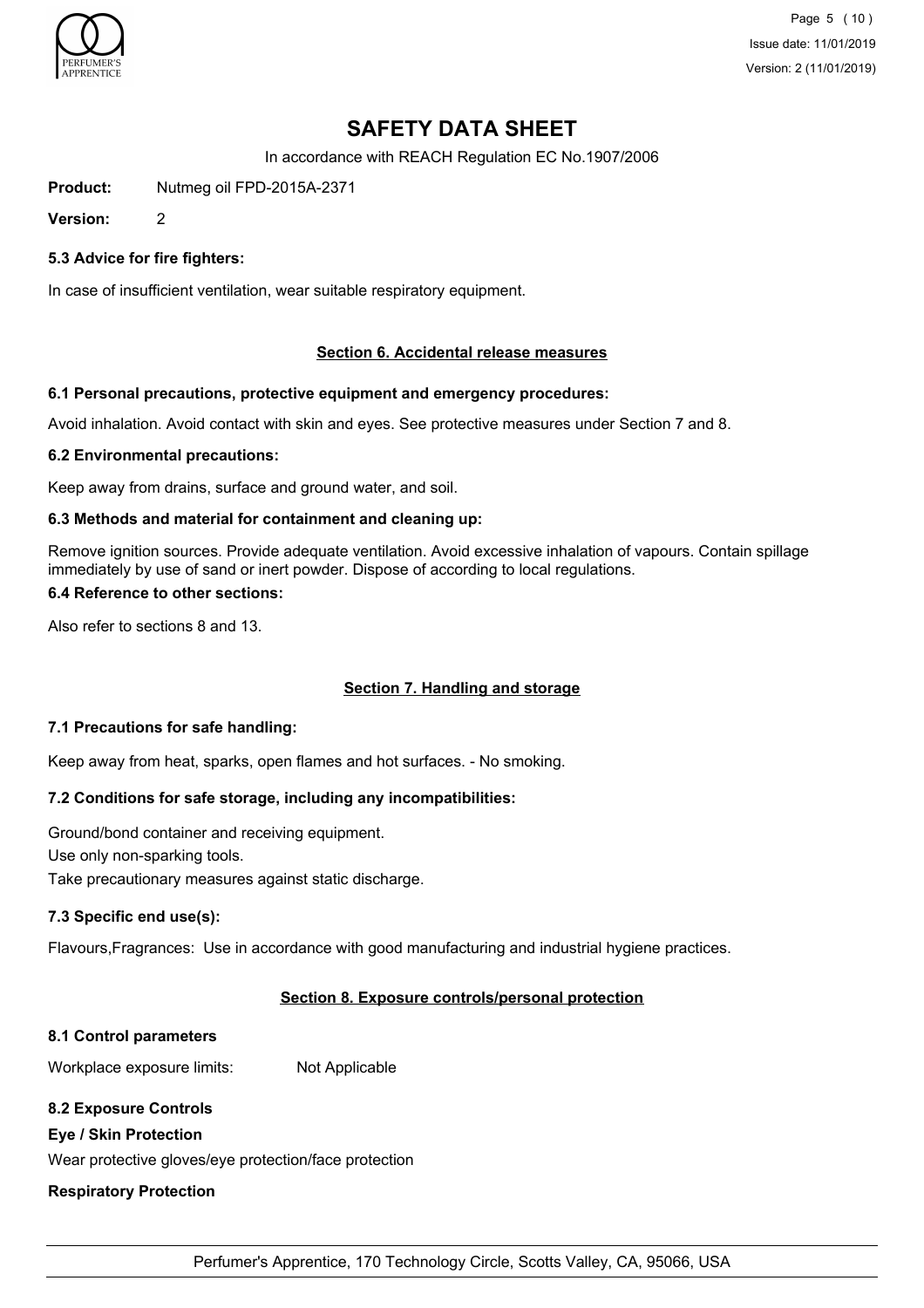

Page 6 (10) Issue date: 11/01/2019 Version: 2 (11/01/2019)

## **SAFETY DATA SHEET**

In accordance with REACH Regulation EC No.1907/2006

**Product:** Nutmeg oil FPD-2015A-2371

#### **Version:** 2

Under normal conditions of use and where adequate ventilation is available to prevent build up of excessive vapour, this material should not require special engineering controls. However, in conditions of high or prolonged use, or high temperature or other conditions which increase exposure, the following engineering controls can be used to minimise exposure to personnel: a) Increase ventilation of the area with local exhaust ventilation. b) Personnel can use an approved, appropriately fitted respirator with organic vapour cartridge or canisters and particulate filters. c) Use closed systems for transferring and processing this material.

Also refer to Sections 2 and 7.

#### **Section 9. Physical and chemical properties**

### **9.1 Information on basic physical and chemical properties**

| Appearance:                                          | Not determined                               |
|------------------------------------------------------|----------------------------------------------|
| Odour:                                               | Not determined                               |
| <b>Odour threshold:</b>                              | Not determined                               |
| pH:                                                  | Not determined                               |
| Melting point / freezing point:                      | Not determined                               |
| Initial boiling point / range:                       | Not determined                               |
| <b>Flash point:</b>                                  | 44.7 °C                                      |
| <b>Evaporation rate:</b>                             | Not determined                               |
| Flammability (solid, gas):                           | Not determined                               |
| <b>Upper/lower flammability or explosive limits:</b> | Product does not present an explosion hazard |
| Vapour pressure:                                     | Not determined                               |
| Vapour density:                                      | Not determined                               |
| <b>Relative density:</b>                             | Not determined                               |
| Solubility(ies):                                     | Not determined                               |
| Partition coefficient: n-octanol/water:              | Not determined                               |
| <b>Auto-ignition temperature:</b>                    | Not determined                               |
| <b>Decomposition temperature:</b>                    | Not determined                               |
| <b>Viscosity:</b>                                    | Not determined                               |
| <b>Explosive properties:</b>                         | Not expected                                 |
| <b>Oxidising properties:</b>                         | Not expected                                 |
|                                                      |                                              |

**9.2 Other information:** None available

## **Section 10. Stability and reactivity**

### **10.1 Reactivity:**

Presents no significant reactivity hazard, by itself or in contact with water.

## **10.2 Chemical stability:**

Good stability under normal storage conditions.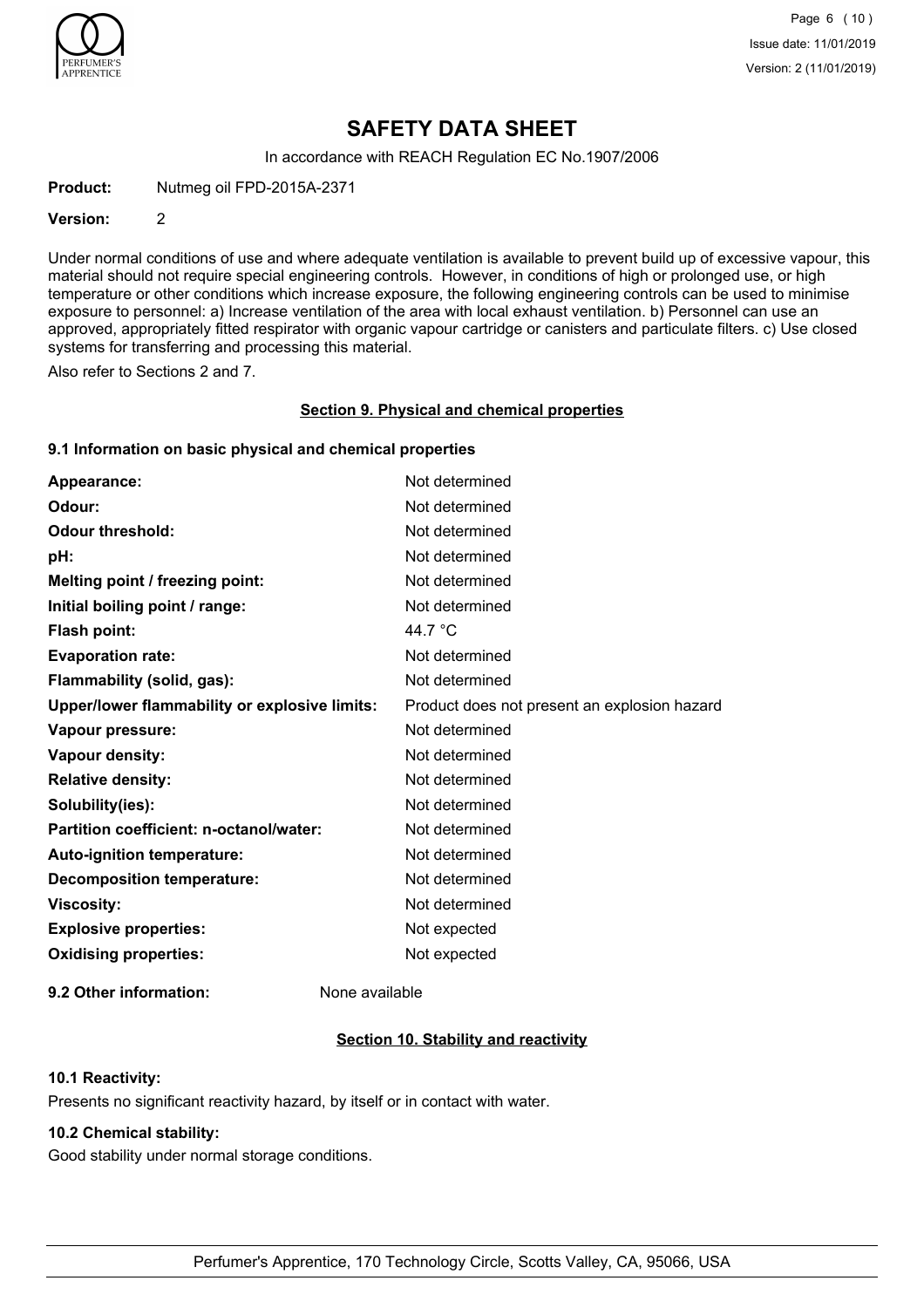

Page 7 (10) Issue date: 11/01/2019 Version: 2 (11/01/2019)

# **SAFETY DATA SHEET**

In accordance with REACH Regulation EC No.1907/2006

**Product:** Nutmeg oil FPD-2015A-2371

**Version:** 2

**10.3 Possibility of hazardous reactions:**

Not expected under normal conditions of use.

## **10.4 Conditions to avoid:**

Avoid extreme heat.

## **10.5 Incompatible materials:**

Avoid contact with strong acids, alkalis or oxidising agents.

### **10.6 Hazardous decomposition products:**

Not expected.

## **Section 11. Toxicological information**

## **11.1 Information on toxicological effects**

| <b>Acute Toxicity:</b>                    | Based on available data the classification criteria are not met. |
|-------------------------------------------|------------------------------------------------------------------|
| <b>Acute Toxicity Oral</b>                | 2620                                                             |
| <b>Acute Toxicity Dermal</b>              | >5000                                                            |
| <b>Acute Toxicity Inhalation</b>          | Not Available                                                    |
| <b>Skin corrosion/irritation:</b>         | Skin Corrosion / Irritation Category 2                           |
| Serious eye damage/irritation:            | Eye Damage / Irritation Category 2                               |
| <b>Respiratory or skin sensitisation:</b> | Sensitization - Skin Category 1                                  |
| Germ cell mutagenicity:                   | Germ Cell Mutagenicity Category 2                                |
| <b>Carcinogenicity:</b>                   | Carcinogenicity Category 1B                                      |
| <b>Reproductive toxicity:</b>             | Based on available data the classification criteria are not met. |
| <b>STOT-single exposure:</b>              | Based on available data the classification criteria are not met. |
| <b>STOT-repeated exposure:</b>            | Based on available data the classification criteria are not met. |
| <b>Aspiration hazard:</b>                 | <b>Aspiration Hazard Category 1</b>                              |

## **Information about hazardous ingredients in the mixture**

| Ingredient          | <b>CAS</b>  | EC                | LD50/ATE Oral | LD50/ATE<br><b>Dermal</b> | LC50/ATE<br><b>Inhalation</b> | <b>LC50</b><br><b>Route</b> |
|---------------------|-------------|-------------------|---------------|---------------------------|-------------------------------|-----------------------------|
| 14-Carvomenthenol   | 562-74-3    | 209-235-5         | 1300          | 2500                      | Not available                 | <b>Not</b><br>available     |
| Safrole             | $ 94-59-7 $ | $ 202 - 345 - 4 $ | 1950          | Not available             | Not available                 | Not<br>available            |
| lp-Mentha-1,3-diene | $ 99-86-5 $ | 202-795-1         | 1680          | Not available             | Not available                 | Not<br>lavailable           |

Refer to Sections 2 and 3 for additional information.

## **Section 12. Ecological information**

## **12.1 Toxicity:**

Very toxic to aquatic life with long lasting effects.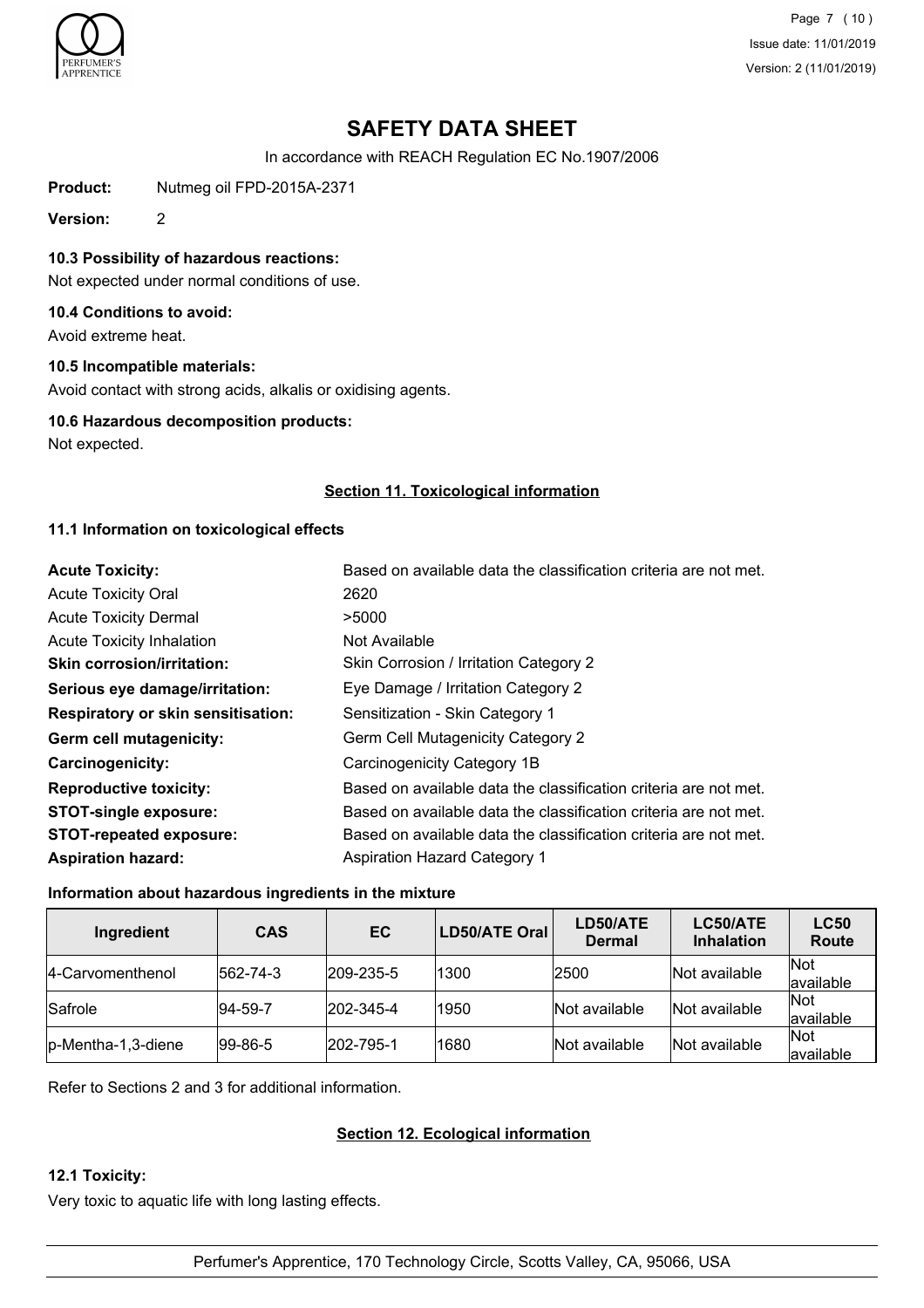

Page 8 (10) Issue date: 11/01/2019 Version: 2 (11/01/2019)

# **SAFETY DATA SHEET**

In accordance with REACH Regulation EC No.1907/2006

**Product:** Nutmeg oil FPD-2015A-2371

**Version:** 2

- **12.2 Persistence and degradability:** Not available
- **12.3 Bioaccumulative potential:** Not available

**12.4 Mobility in soil:** Not available

**12.5 Results of PBT and vPvB assessment:**

This substance does not meet the PBT/vPvB criteria of REACH, annex XIII.

**12.6 Other adverse effects:** Not available

## **Section 13. Disposal considerations**

### **13.1 Waste treatment methods:**

Dispose of in accordance with local regulations. Avoid disposing into drainage systems and into the environment. Empty containers should be taken to an approved waste handling site for recycling or disposal.

## **Section 14. Transport information**

| 14.1 UN number:                    | UN1169                                          |
|------------------------------------|-------------------------------------------------|
| 14.2 UN Proper Shipping Name:      | EXTRACTS, AROMATIC, LIQUID                      |
| 14.3 Transport hazard class(es):   | 3                                               |
| <b>Sub Risk:</b>                   | ۰                                               |
| 14.4. Packing Group:               | Ш                                               |
| <b>14.5 Environmental hazards:</b> | This is an environmentally hazardous substance. |
| 14.6 Special precautions for user: | None additional                                 |
|                                    | <b></b>                                         |

**14.7 Transport in bulk according to Annex II of MARPOL73/78 and the IBC Code:**

Not applicable

## **Section 15. Regulatory information**

|                 | 15.1 Safety, health and environmental regulations/legislation specific for the substance or mixture |
|-----------------|-----------------------------------------------------------------------------------------------------|
| RIFM ID Number: | 184-H2.12                                                                                           |

## **15.2 Chemical Safety Assessment**

A Chemical Safety Assessment has not been carried out for this product.

#### **Section 16. Other information**

| <b>Concentration % Limits:</b>  | EH A1=58.69% EH C1=58.69% EH C2=5.81% EH C3=0.58085502% EH<br>C4=53.19% SCI 2=19.49% EDI 2=98.04% SS 1=4.55% MUT 2=50.00%<br>CAR 1B=5.00% AH 1=12.66% |
|---------------------------------|-------------------------------------------------------------------------------------------------------------------------------------------------------|
| <b>Total Fractional Values:</b> | EH A1=1.70 EH C1=1.70 EH C2=17.22 EH C3=172.16 EH C4=1.88 SCI<br>2=5.13 EDI 2=1.02 SS 1=22.00 MUT 2=2.00 CAR 1B=20.00 AH 1=7.90                       |
| Key to revisions:               |                                                                                                                                                       |

Classification under Regulation (EC) No 1272/2008 SECTION 3: Composition/information on ingredients

#### **Key to abbreviations:**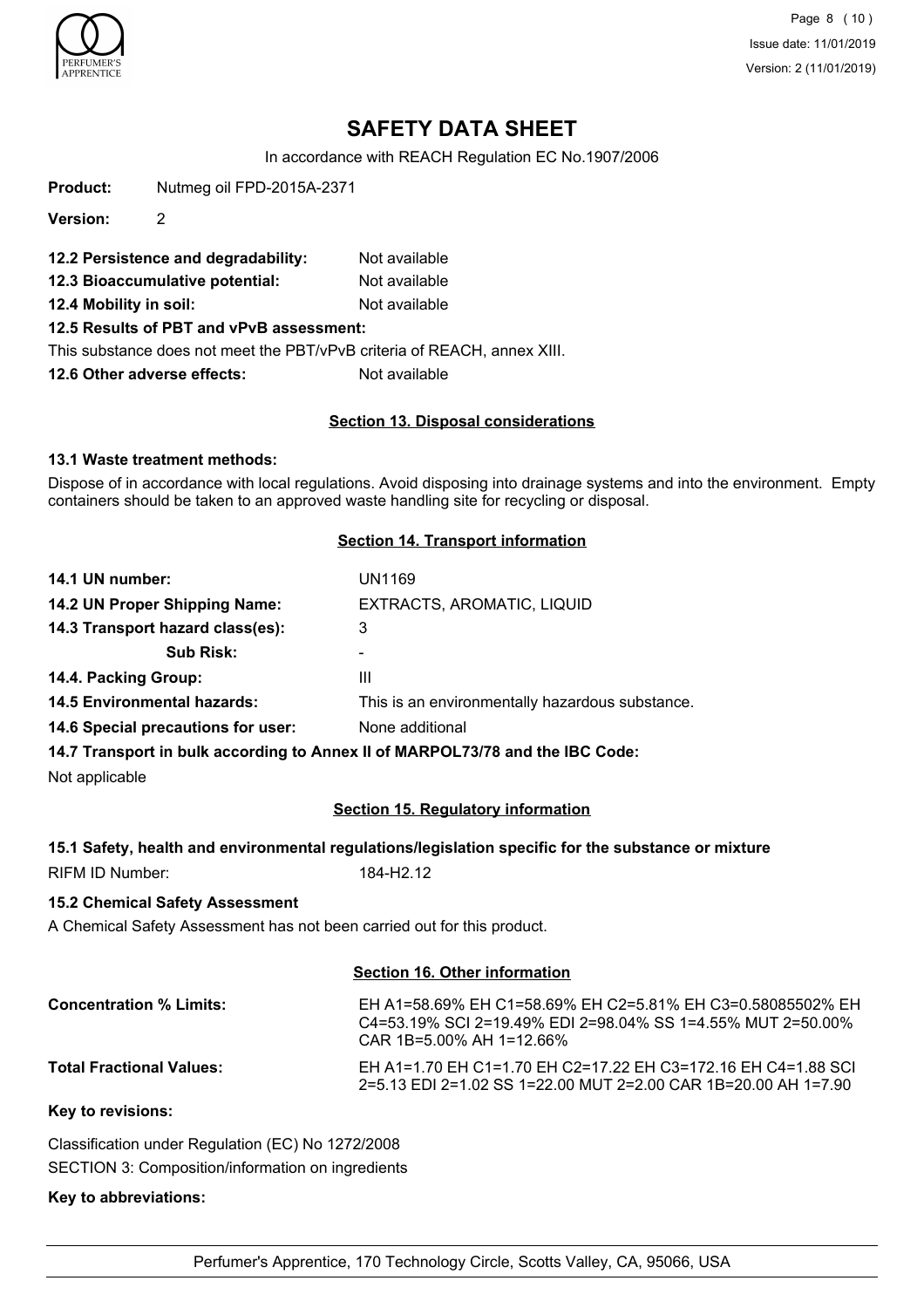

Page 9 (10) Issue date: 11/01/2019 Version: 2 (11/01/2019)

# **SAFETY DATA SHEET**

In accordance with REACH Regulation EC No.1907/2006

**Product:** Nutmeg oil FPD-2015A-2371

### **Version:** 2

| Abbreviation      | <b>Meaning</b>                                                                                                                      |
|-------------------|-------------------------------------------------------------------------------------------------------------------------------------|
| Acute Tox. 4      | Acute Toxicity - Oral Category 4                                                                                                    |
| Aquatic Acute 1   | Hazardous to the Aquatic Environment - Acute Hazard Category 1                                                                      |
| Aquatic Chronic 1 | Hazardous to the Aquatic Environment - Long-term Hazard Category 1                                                                  |
| Aquatic Chronic 2 | Hazardous to the Aquatic Environment - Long-term Hazard Category 2                                                                  |
| Asp. Tox 1        | Aspiration Hazard Category 1                                                                                                        |
| Carc. 1B          | Carcinogenicity Category 1B                                                                                                         |
| Eye Irrit. 2      | Eye Damage / Irritation Category 2                                                                                                  |
| Flam. Liq. 3      | Flammable Liquid, Hazard Category 3                                                                                                 |
| Flam. Sol. 2      | Flammable Solid, Hazard Category 2                                                                                                  |
| H <sub>226</sub>  | Flammable liquid and vapour.                                                                                                        |
| H <sub>228</sub>  | Flammable solid.                                                                                                                    |
| H302              | Harmful if swallowed.                                                                                                               |
| H304              | May be fatal if swallowed and enters airways.                                                                                       |
| H315              | Causes skin irritation.                                                                                                             |
| H317              | May cause an allergic skin reaction.                                                                                                |
| H319              | Causes serious eye irritation.                                                                                                      |
| H341              | Suspected of causing genetic defects (exposure route).                                                                              |
| H350              | May cause cancer (exposure route).                                                                                                  |
| H410              | Very toxic to aquatic life with long lasting effects.                                                                               |
| H411              | Toxic to aquatic life with long lasting effects.                                                                                    |
| Muta. 2           | Germ Cell Mutagenicity Category 2                                                                                                   |
| P202              | Do not handle until all safety precautions have been read and understood.                                                           |
| P210              | Keep away from heat, sparks, open flames and hot surfaces. - No smoking.                                                            |
| P233              | Keep container tightly closed.                                                                                                      |
| P240              | Ground/bond container and receiving equipment.                                                                                      |
| P241              | Use explosion-proof electrical, ventilating and lighting equipment.                                                                 |
| P242              | Use only non-sparking tools.                                                                                                        |
| P243              | Take precautionary measures against static discharge.                                                                               |
| P <sub>261</sub>  | Avoid breathing vapour or dust.                                                                                                     |
| P <sub>264</sub>  | Wash hands and other contacted skin thoroughly after handling.                                                                      |
| P270              | Do not eat, drink or smoke when using this product.                                                                                 |
| P272              | Contaminated work clothing should not be allowed out of the workplace.                                                              |
| P273              | Avoid release to the environment.                                                                                                   |
| P <sub>280</sub>  | Wear protective gloves/eye protection/face protection.                                                                              |
| P281              | Use personal protective equipment as required.                                                                                      |
| P301/310          | IF SWALLOWED: Immediately call a POISON CENTER or doctor/physician.                                                                 |
| P301/312          | IF SWALLOWED: call a POISON CENTER or doctor/physician if you feel unwell.                                                          |
| P302/352          | IF ON SKIN: Wash with plenty of soap and water.                                                                                     |
| P303/361/353      | IF ON SKIN (or hair): Remove/take off immediately all contaminated clothing. Rinse skin with water/shower.                          |
| P305/351/338      | IF IN EYES: Rinse cautiously with water for several minutes. Remove contact lenses, if present and easy to<br>do. Continue rinsing. |